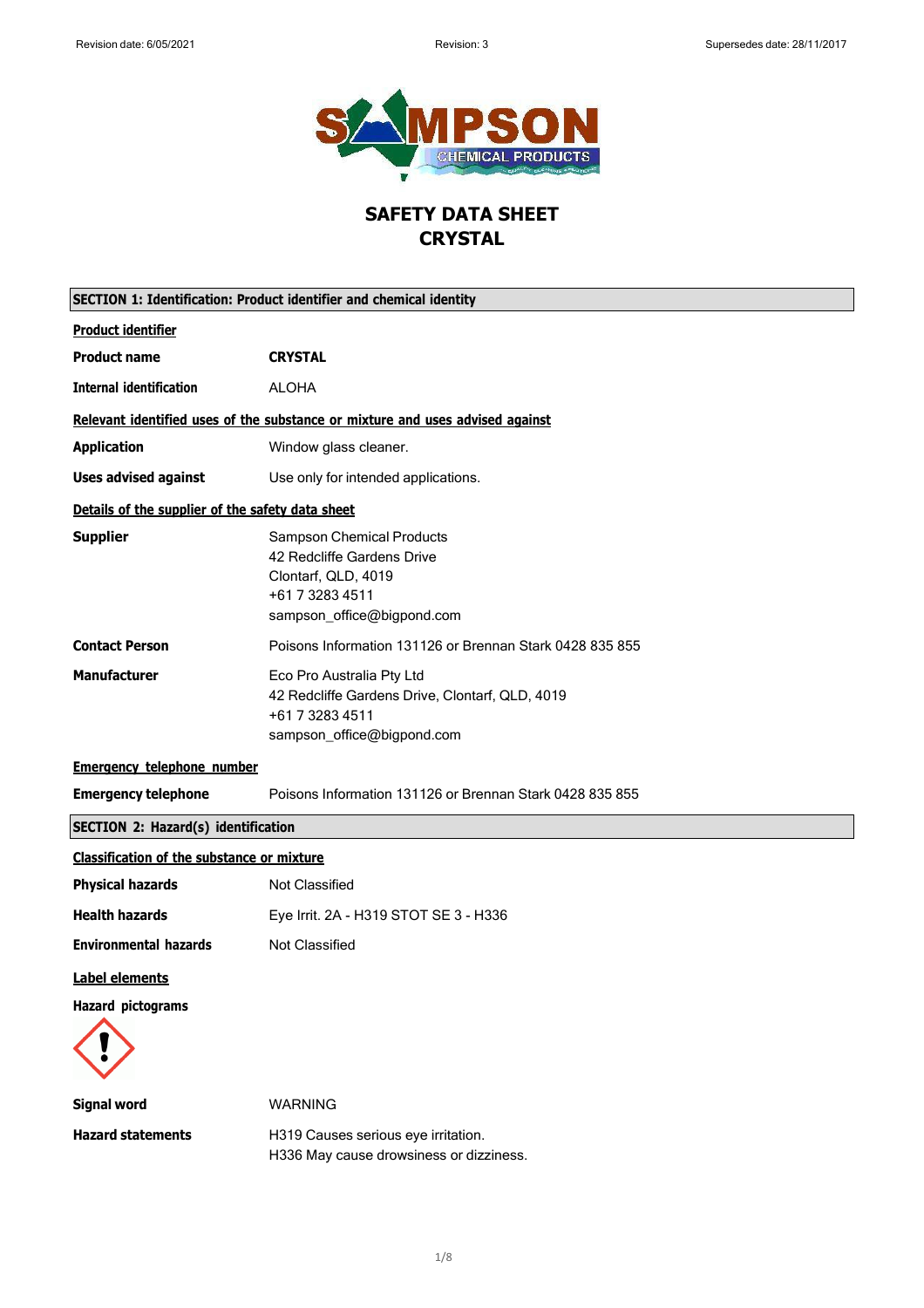٦

# **CRYSTAL**

| <b>Precautionary statements</b> | P261 Avoid breathing vapour/ spray.<br>P264 Wash contaminated skin thoroughly after handling.<br>P271 Use only outdoors or in a well-ventilated area.<br>P280 Wear protective gloves/ protective clothing/ eye protection/ face protection.<br>P304+P340 IF INHALED: Remove victim to fresh air and keep at rest in a position<br>comfortable for breathing.<br>P305+P351+P338 IF IN EYES: Rinse cautiously with water for several minutes. Remove<br>contact lenses, if present and easy to do. Continue rinsing.<br>P312 Call a POISON CENTER or doctor/ physician if you feel unwell.<br>P337+P313 If eye irritation persists: Get medical advice/attention.<br>P403+P233 Store in a well-ventilated place. Keep container tightly closed.<br>P405 Store locked up.<br>P501 Dispose of contents/ container in accordance with national regulations. |
|---------------------------------|--------------------------------------------------------------------------------------------------------------------------------------------------------------------------------------------------------------------------------------------------------------------------------------------------------------------------------------------------------------------------------------------------------------------------------------------------------------------------------------------------------------------------------------------------------------------------------------------------------------------------------------------------------------------------------------------------------------------------------------------------------------------------------------------------------------------------------------------------------|
| Contains                        | propan-2-ol                                                                                                                                                                                                                                                                                                                                                                                                                                                                                                                                                                                                                                                                                                                                                                                                                                            |

## **Other hazards**

This product does not contain any substances classified as PBT (persistent, bioaccumulative and toxic) or vPvB (very persistent and very bioaccumulative).

| SECTION 3: Composition and information on ingredients |           |
|-------------------------------------------------------|-----------|
| <b>Mixtures</b>                                       |           |
| propan-2-ol                                           | 10-30%    |
| CAS number: 67-63-0                                   |           |
|                                                       |           |
| 2-butoxyethanol                                       | $1 - 10%$ |
| CAS number: 111-76-2                                  |           |
|                                                       |           |
| <b>SECTION 4: First aid measures</b>                  |           |

| <b>Description of first aid measures</b>                    |                                                                                                                                                                                                                                                                                                                                                                                                                                      |  |
|-------------------------------------------------------------|--------------------------------------------------------------------------------------------------------------------------------------------------------------------------------------------------------------------------------------------------------------------------------------------------------------------------------------------------------------------------------------------------------------------------------------|--|
| <b>General information</b>                                  | Get medical attention if any discomfort continues. Show this Safety Data Sheet to the medical<br>personnel.                                                                                                                                                                                                                                                                                                                          |  |
| <b>Inhalation</b>                                           | Move affected person to fresh air and keep warm and at rest in a position comfortable for<br>breathing. Maintain an open airway. Loosen tight clothing such as collar, tie or belt. When<br>breathing is difficult, properly trained personnel may assist affected person by administering<br>oxygen. Get medical attention. Place unconscious person on their side in the recovery<br>position and ensure breathing can take place. |  |
| <b>Ingestion</b>                                            | Rinse mouth thoroughly with water. Give a few small glasses of water or milk to drink. Stop if<br>the affected person feels sick as vomiting may be dangerous. Never give anything by mouth<br>to an unconscious person. Place unconscious person on their side in the recovery position<br>and ensure breathing can take place. Keep affected person under observation. Get medical<br>attention.                                   |  |
| <b>Skin Contact</b>                                         | Rinse with water.                                                                                                                                                                                                                                                                                                                                                                                                                    |  |
| Eye contact                                                 | Rinse with water. Do not rub eye. Remove any contact lenses and open eyelids wide apart.<br>Get medical attention if any discomfort continues.                                                                                                                                                                                                                                                                                       |  |
| <b>Protection of first aiders</b>                           | First aid personnel should wear appropriate protective equipment during any rescue.                                                                                                                                                                                                                                                                                                                                                  |  |
| Most important symptoms and effects, both acute and delayed |                                                                                                                                                                                                                                                                                                                                                                                                                                      |  |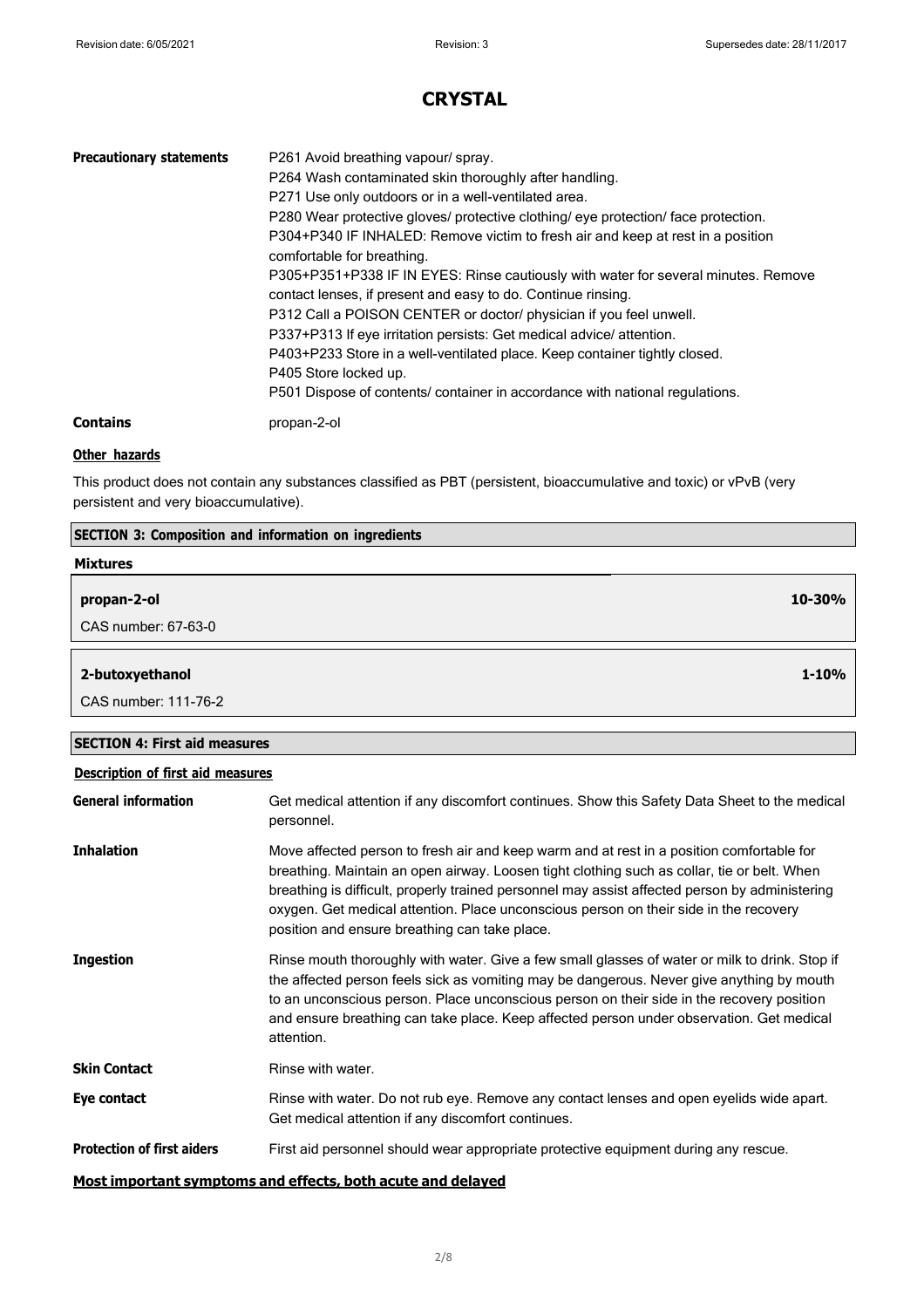| <b>General information</b>                            | The severity of the symptoms described will vary dependent on the concentration and the<br>length of exposure.                                                                                                                                                                                                                                                                                                                                                                                                                                                                                                                                                |  |
|-------------------------------------------------------|---------------------------------------------------------------------------------------------------------------------------------------------------------------------------------------------------------------------------------------------------------------------------------------------------------------------------------------------------------------------------------------------------------------------------------------------------------------------------------------------------------------------------------------------------------------------------------------------------------------------------------------------------------------|--|
| <b>Inhalation</b>                                     | A single exposure may cause the following adverse effects: Headache. Nausea, vomiting.<br>Central nervous system depression. Drowsiness, dizziness, disorientation, vertigo. Narcotic<br>effect.                                                                                                                                                                                                                                                                                                                                                                                                                                                              |  |
| <b>Ingestion</b>                                      | No specific symptoms known.                                                                                                                                                                                                                                                                                                                                                                                                                                                                                                                                                                                                                                   |  |
| <b>Skin contact</b>                                   | No specific symptoms known.                                                                                                                                                                                                                                                                                                                                                                                                                                                                                                                                                                                                                                   |  |
| Eye contact                                           | Irritating to eyes.                                                                                                                                                                                                                                                                                                                                                                                                                                                                                                                                                                                                                                           |  |
|                                                       | Indication of any immediate medical attention and special treatment needed                                                                                                                                                                                                                                                                                                                                                                                                                                                                                                                                                                                    |  |
| Notes for the doctor                                  | Treat symptomatically.                                                                                                                                                                                                                                                                                                                                                                                                                                                                                                                                                                                                                                        |  |
| <b>SECTION 5: Firefighting measures</b>               |                                                                                                                                                                                                                                                                                                                                                                                                                                                                                                                                                                                                                                                               |  |
| <b>Extinguishing media</b>                            |                                                                                                                                                                                                                                                                                                                                                                                                                                                                                                                                                                                                                                                               |  |
| Suitable extinguishing media                          | The product is not flammable. Extinguish with alcohol-resistant foam, carbon dioxide, dry<br>powder or water fog. Use fire-extinguishing media suitable for the surrounding fire.                                                                                                                                                                                                                                                                                                                                                                                                                                                                             |  |
| Unsuitable extinguishing<br>media                     | Do not use water jet as an extinguisher, as this will spread the fire.                                                                                                                                                                                                                                                                                                                                                                                                                                                                                                                                                                                        |  |
| Special hazards arising from the substance or mixture |                                                                                                                                                                                                                                                                                                                                                                                                                                                                                                                                                                                                                                                               |  |
| <b>Specific hazards</b>                               | Containers can burst violently or explode when heated, due to excessive pressure build-up.                                                                                                                                                                                                                                                                                                                                                                                                                                                                                                                                                                    |  |
| <b>Hazardous combustion</b><br>products               | Thermal decomposition or combustion products may include the following substances:<br>Harmful gases or vapours.                                                                                                                                                                                                                                                                                                                                                                                                                                                                                                                                               |  |
| <b>Advice for firefighters</b>                        |                                                                                                                                                                                                                                                                                                                                                                                                                                                                                                                                                                                                                                                               |  |
| <b>Protective actions during</b><br>firefighting      | Avoid breathing fire gases or vapours. Evacuate area. Keep upwind to avoid inhalation of<br>gases, vapours, fumes and smoke. Ventilate closed spaces before entering them. Cool<br>containers exposed to heat with water spray and remove them from the fire area if it can be<br>done without risk. Cool containers exposed to flames with water until well after the fire is out.<br>If a leak or spill has not ignited, use water spray to disperse vapours and protect men stopping<br>the leak. Control run-off water by containing and keeping it out of sewers and watercourses. If<br>risk of water pollution occurs, notify appropriate authorities. |  |
| Special protective equipment<br>for firefighters      | Wear positive-pressure self-contained breathing apparatus (SCBA) and appropriate protective<br>clothing. Firefighter's clothing conforming to Australia/New Zealand Standards AS/NZS 4967<br>(for clothing) AS/NZS 1801 (for helmets), AS/NZS 4821 (for protective boots), AS/NZS 1801<br>(for protective gloves) will provide a basic level of protection for chemical incidents.                                                                                                                                                                                                                                                                            |  |
| <b>SECTION 6: Accidental release measures</b>         |                                                                                                                                                                                                                                                                                                                                                                                                                                                                                                                                                                                                                                                               |  |
|                                                       | Personal precautions, protective equipment and emergency procedures                                                                                                                                                                                                                                                                                                                                                                                                                                                                                                                                                                                           |  |
| <b>Personal precautions</b>                           | Wear protective clothing as described in Section 8 of this safety data sheet. No action shall be<br>taken without appropriate training or involving any personal risk. Avoid inhalation of dust and<br>vapours. Use suitable respiratory protection if ventilation is inadequate.                                                                                                                                                                                                                                                                                                                                                                             |  |
| <b>Environmental precautions</b>                      |                                                                                                                                                                                                                                                                                                                                                                                                                                                                                                                                                                                                                                                               |  |
| <b>Environmental precautions</b>                      | Avoid discharge into drains or watercourses or onto the ground.                                                                                                                                                                                                                                                                                                                                                                                                                                                                                                                                                                                               |  |
|                                                       | Methods and material for containment and cleaning up                                                                                                                                                                                                                                                                                                                                                                                                                                                                                                                                                                                                          |  |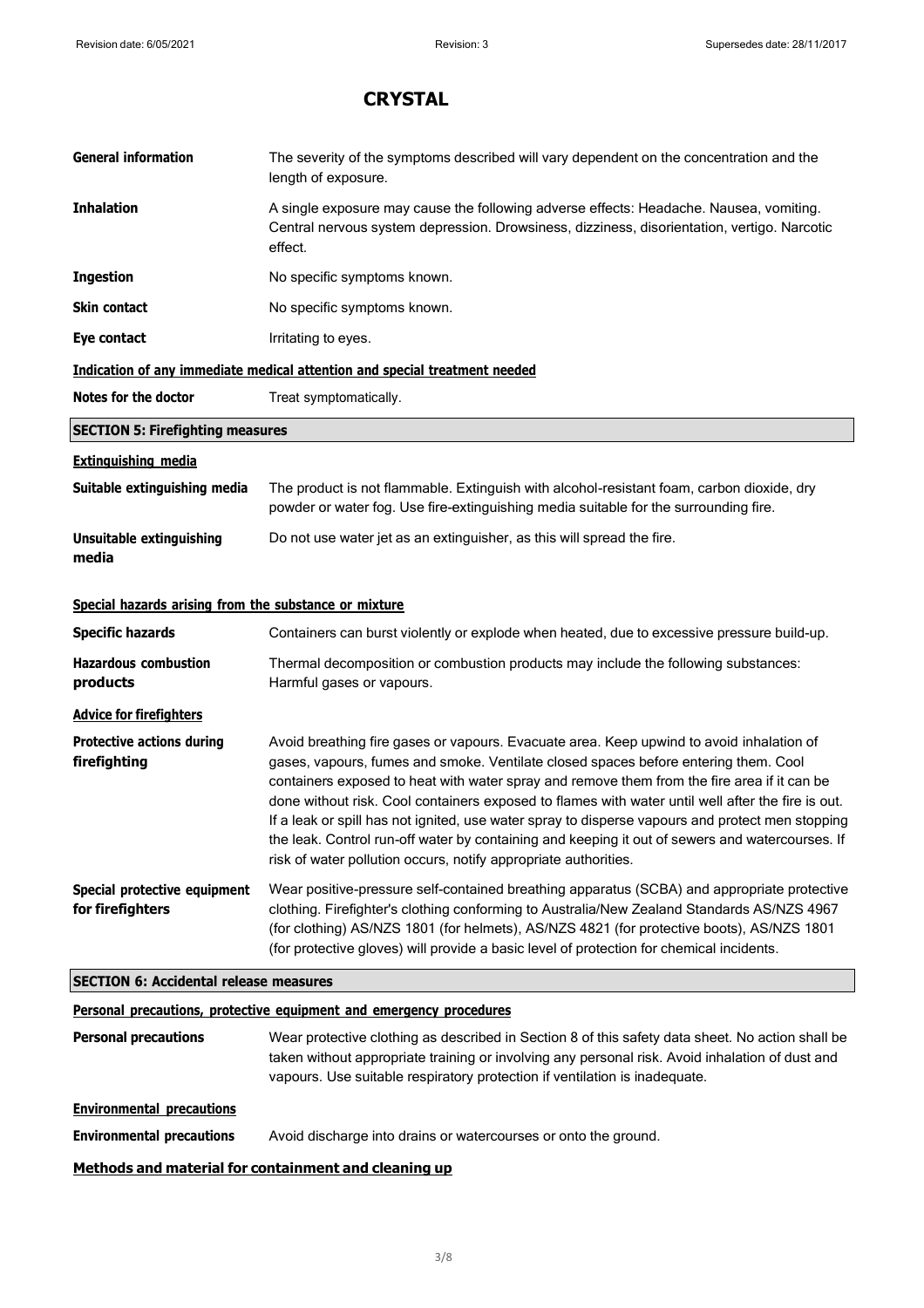| Methods for cleaning up                                      | Wear protective clothing as described in Section 8 of this safety data sheet. Clear up spills<br>immediately and dispose of waste safely. Do not use sawdust or other combustible material.<br>Small Spillages: Collect spillage. Large Spillages: Absorb spillage with non-combustible,<br>absorbent material. The contaminated absorbent may pose the same hazard as the spilled<br>material. Collect and place in suitable waste disposal containers and seal securely. Label the<br>containers containing waste and contaminated materials and remove from the area as soon<br>as possible. Flush contaminated area with plenty of water. Wash thoroughly after dealing with<br>a spillage. For waste disposal, see Section 13. |
|--------------------------------------------------------------|-------------------------------------------------------------------------------------------------------------------------------------------------------------------------------------------------------------------------------------------------------------------------------------------------------------------------------------------------------------------------------------------------------------------------------------------------------------------------------------------------------------------------------------------------------------------------------------------------------------------------------------------------------------------------------------------------------------------------------------|
| Reference to other sections                                  |                                                                                                                                                                                                                                                                                                                                                                                                                                                                                                                                                                                                                                                                                                                                     |
| <b>Reference to other sections</b>                           | For personal protection, see Section 8. See Section 11 for additional information on health<br>hazards. See Section 12 for additional information on ecological hazards. For waste disposal,<br>see Section 13.                                                                                                                                                                                                                                                                                                                                                                                                                                                                                                                     |
|                                                              | SECTION 7: Handling and storage, including how the chemical may be safely used                                                                                                                                                                                                                                                                                                                                                                                                                                                                                                                                                                                                                                                      |
| <b>Precautions for safe handling</b>                         |                                                                                                                                                                                                                                                                                                                                                                                                                                                                                                                                                                                                                                                                                                                                     |
| <b>Usage precautions</b>                                     | Avoid eye contact and repeated or prolonged skin contact. Avoid inhalation of vapours and<br>spray/mists. Use only in well-ventilated areas.                                                                                                                                                                                                                                                                                                                                                                                                                                                                                                                                                                                        |
| <b>Advice on general</b><br>occupational hygiene             | Wash promptly if skin becomes contaminated. Take off contaminated clothing and wash<br>before reuse. Wash contaminated clothing before reuse.                                                                                                                                                                                                                                                                                                                                                                                                                                                                                                                                                                                       |
| Conditions for safe storage, including any incompatibilities |                                                                                                                                                                                                                                                                                                                                                                                                                                                                                                                                                                                                                                                                                                                                     |
| <b>Storage precautions</b>                                   | Store in a cool, dry, well-ventilated place and out of direct sunlight. Keep away from food,<br>drink and animal feeding stuffs. Store away from incompatible materials (see Section 10). Do<br>not store near heat sources or expose to high temperatures. Keep containers upright. Keep<br>container tightly sealed when not in use.                                                                                                                                                                                                                                                                                                                                                                                              |
| <b>Storage class</b>                                         | Chemical storage.                                                                                                                                                                                                                                                                                                                                                                                                                                                                                                                                                                                                                                                                                                                   |
| Specific end use(s)                                          |                                                                                                                                                                                                                                                                                                                                                                                                                                                                                                                                                                                                                                                                                                                                     |
| Specific end use(s)                                          | The identified uses for this product are detailed in Section 1.                                                                                                                                                                                                                                                                                                                                                                                                                                                                                                                                                                                                                                                                     |
| <b>SECTION 8: Exposure controls and personal protection</b>  |                                                                                                                                                                                                                                                                                                                                                                                                                                                                                                                                                                                                                                                                                                                                     |

## **Control parameters**

### **Occupational exposure limits**

#### **propan-2-ol**

Long-term exposure limit (8-hour TWA): 400 ppm 983 mg/m<sup>3</sup> Short-term exposure limit (15-minute): 500 ppm 1230 mg/m<sup>3</sup>

## **2-butoxyethanol**

Long-term exposure limit (8-hour TWA): 20 ppm 96.9 mg/m<sup>3</sup> Short-term exposure limit (15-minute): 50 ppm 242 mg/m<sup>3</sup> Sk

### **2,2',2''-nitrilotriethanol**

Long-term exposure limit (8-hour TWA): 5 mg/m<sup>3</sup> Sen

## **Ethanol**

Long-term exposure limit (8-hour TWA): 1000 ppm 1880 mg/m<sup>3</sup>

### **2,2'-iminodiethanol**

Long-term exposure limit (8-hour TWA): 3 ppm 13 mg/m<sup>3</sup>

### **2-methylpropan-2-ol**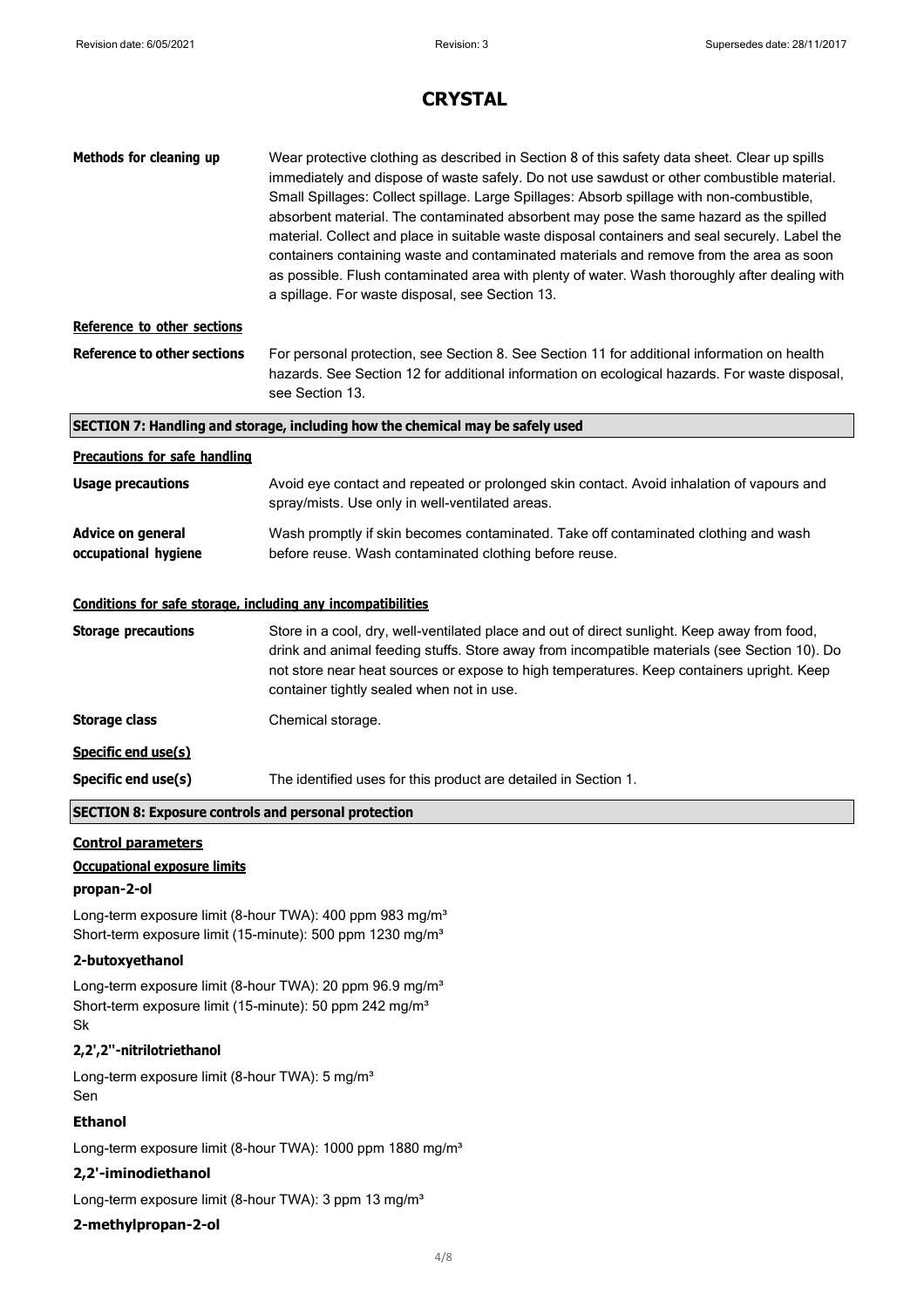Long-term exposure limit (8-hour TWA): 100 ppm 303 mg/m<sup>3</sup> Short-term exposure limit (15-minute): 150 ppm 455 mg/m<sup>3</sup> Sen = Respiratory and/or skin sensitiser. Sk = Absorption through the skin may be a significant source of exposure.

### **Exposure controls**

| <b>Protective equipment</b>                |                                                                                                                                                                                                                                                                                                                                                                                                                                                                                                                                                                                                                     |
|--------------------------------------------|---------------------------------------------------------------------------------------------------------------------------------------------------------------------------------------------------------------------------------------------------------------------------------------------------------------------------------------------------------------------------------------------------------------------------------------------------------------------------------------------------------------------------------------------------------------------------------------------------------------------|
| <b>Appropriate engineering</b><br>controls | Provide adequate general and local exhaust ventilation. Ensure the ventilation system is<br>regularly maintained and tested. Good general ventilation should be adequate to control<br>worker exposure to airborne contaminants. Observe any occupational exposure limits for the<br>product or ingredients.                                                                                                                                                                                                                                                                                                        |
| Eye/face protection                        | Wear tight-fitting, chemical splash goggles or face shield. If inhalation hazards exist, a full-<br>face respirator may be required instead.                                                                                                                                                                                                                                                                                                                                                                                                                                                                        |
| Hand protection                            | No specific hand protection recommended.                                                                                                                                                                                                                                                                                                                                                                                                                                                                                                                                                                            |
| Other skin and body<br>protection          | Wear appropriate clothing to prevent repeated or prolonged skin contact.                                                                                                                                                                                                                                                                                                                                                                                                                                                                                                                                            |
| <b>Hygiene measures</b>                    | Wash hands thoroughly after handling. Wash at the end of each work shift and before eating,<br>smoking and using the toilet. Do not eat, drink or smoke when using this product.                                                                                                                                                                                                                                                                                                                                                                                                                                    |
| <b>Respiratory protection</b>              | Ensure all respiratory protective equipment is suitable for its intended use and complies with<br>Australia/New Zealand Standard AS/NZS 1716. Check that the respirator fits tightly and the<br>filter is changed regularly. Gas and combination filter cartridges should comply with<br>Australia/New Zealand Standard AS/NZS 1716. Full face mask respirators with replaceable<br>filter cartridges should comply with Australia/New Zealand Standard AS/NZS 1716. Half mask<br>and quarter mask respirators with replaceable filter cartridges should comply with<br>Australia/New Zealand Standard AS/NZS 1716. |
| <b>Environmental exposure</b><br>controls  | Keep container tightly sealed when not in use.                                                                                                                                                                                                                                                                                                                                                                                                                                                                                                                                                                      |

## **SECTION 9: Physical and chemical properties**

| <b>Information on basic physical and chemical properties</b> |                                                                                                                        |  |
|--------------------------------------------------------------|------------------------------------------------------------------------------------------------------------------------|--|
| <b>Appearance</b>                                            | Clear liquid.                                                                                                          |  |
| <b>Colour</b>                                                | Clear.                                                                                                                 |  |
| <b>Odour</b>                                                 | Sweetish.                                                                                                              |  |
| рH                                                           | 6.5                                                                                                                    |  |
| <b>Specific Gravity</b>                                      | 0.96                                                                                                                   |  |
| Flammability (solid, gas)                                    | Non Flammable                                                                                                          |  |
| <b>SECTION 10: Stability and reactivity</b>                  |                                                                                                                        |  |
| <b>Reactivity</b>                                            | There are no known reactivity hazards associated with this product.                                                    |  |
| <b>Stability</b>                                             | Stable at normal ambient temperatures and when used as recommended. Stable under the<br>prescribed storage conditions. |  |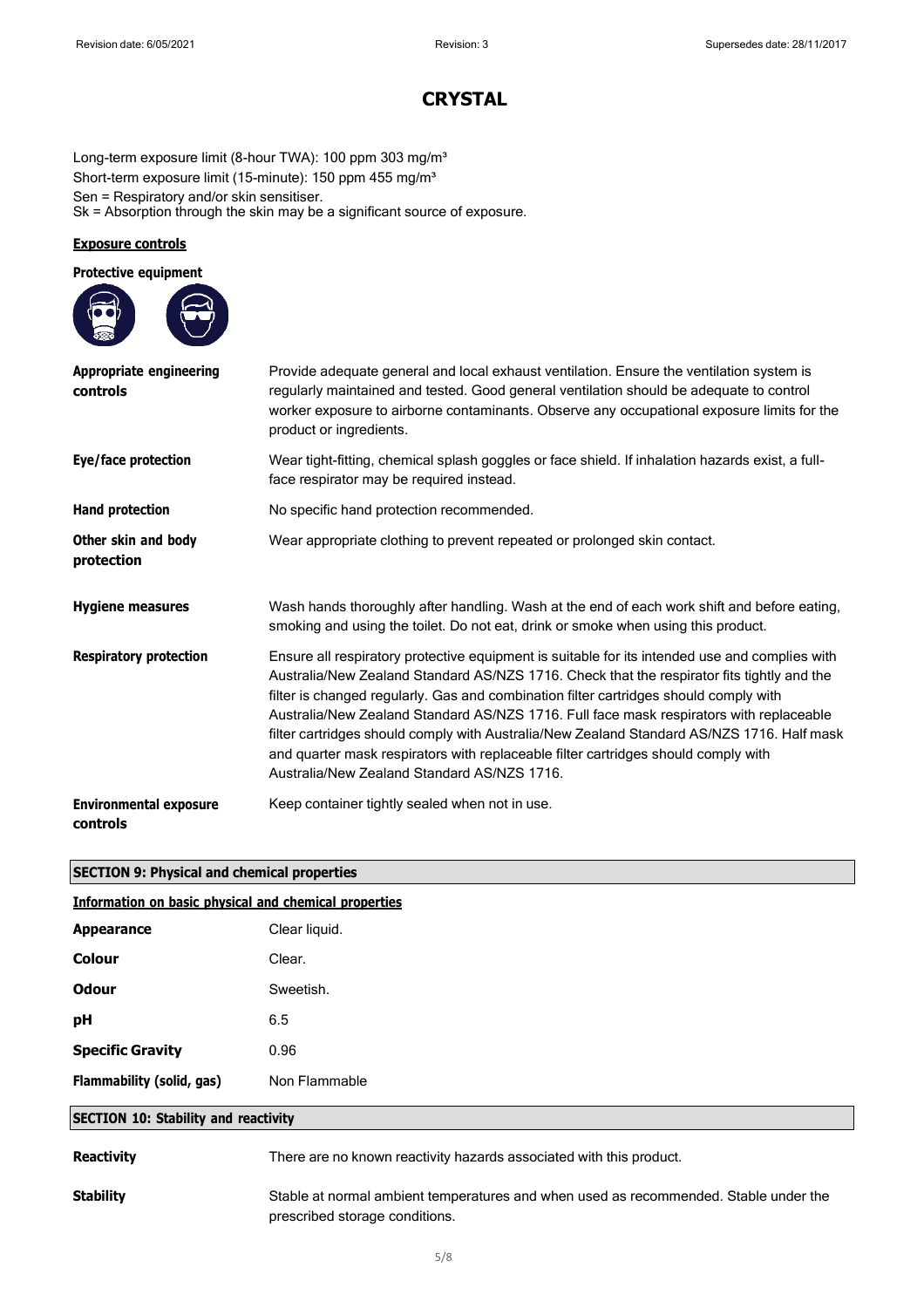| <b>Possibility of hazardous</b><br>reactions | No potentially hazardous reactions known.                                                                                                                               |
|----------------------------------------------|-------------------------------------------------------------------------------------------------------------------------------------------------------------------------|
| <b>Conditions to avoid</b>                   | Avoid excessive heat for prolonged periods of time.                                                                                                                     |
| <b>Materials to avoid</b>                    | Oxidising agents.                                                                                                                                                       |
| <b>Hazardous decomposition</b><br>products   | Does not decompose when used and stored as recommended. Thermal decomposition or<br>combustion products may include the following substances: Harmful gases or vapours. |

# **SECTION 11: Toxicological information**

| <b>Information on toxicological effects</b>                          |                                                                                                    |
|----------------------------------------------------------------------|----------------------------------------------------------------------------------------------------|
| <b>Acute toxicity - oral</b>                                         |                                                                                                    |
| Notes (oral LD <sub>50</sub> )                                       | Based on available data the classification criteria are not met.                                   |
| ATE oral (mg/kg)                                                     | 10,000.0                                                                                           |
| <b>Acute toxicity - dermal</b>                                       |                                                                                                    |
| Notes (dermal LD <sub>50</sub> )                                     | Based on available data the classification criteria are not met.                                   |
| ATE dermal (mg/kg)                                                   | 22,000.0                                                                                           |
| <b>Acute toxicity - inhalation</b><br><b>Notes (inhalation LCso)</b> | Based on available data the classification criteria are not met.                                   |
| ATE inhalation (vapours mg/l) 220.0                                  |                                                                                                    |
| <b>Skin corrosion/irritation</b><br>Animal data                      | Based on available data the classification criteria are not met.                                   |
| Serious eye damage/irritation                                        |                                                                                                    |
| Serious eye damage/irritation Causes serious eye irritation.         |                                                                                                    |
| <b>Respiratory sensitisation</b><br><b>Respiratory sensitisation</b> | Based on available data the classification criteria are not met.                                   |
| <b>Skin sensitisation</b><br><b>Skin sensitisation</b>               | Based on available data the classification criteria are not met.                                   |
| Germ cell mutagenicity<br>Genotoxicity - in vitro                    | Based on available data the classification criteria are not met.                                   |
| Carcinogenicity<br>Carcinogenicity                                   | Based on available data the classification criteria are not met.                                   |
| <b>Reproductive toxicity</b>                                         | Reproductive toxicity - fertility Based on available data the classification criteria are not met. |
| <b>Reproductive toxicity -</b><br>development                        | Based on available data the classification criteria are not met.                                   |
| Specific target organ toxicity - single exposure                     |                                                                                                    |
| <b>STOT - single exposure</b>                                        | STOT SE 3 - H336 May cause drowsiness or dizziness.                                                |

**Target organs** Central nervous system

## **Specific target organ toxicity - repeated exposure**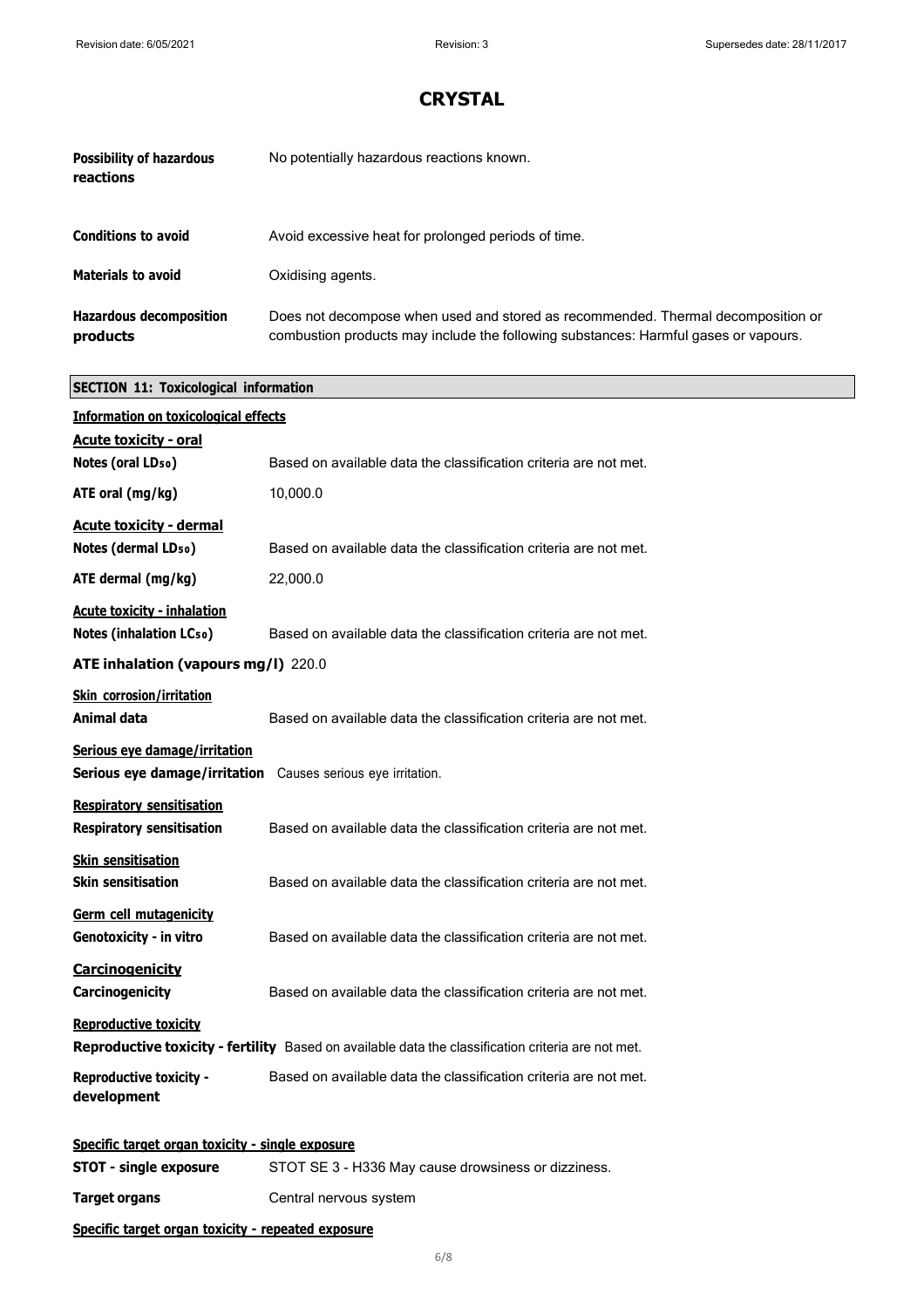**STOT - repeated exposure** Not classified as a specific target organ toxicant after repeated exposure.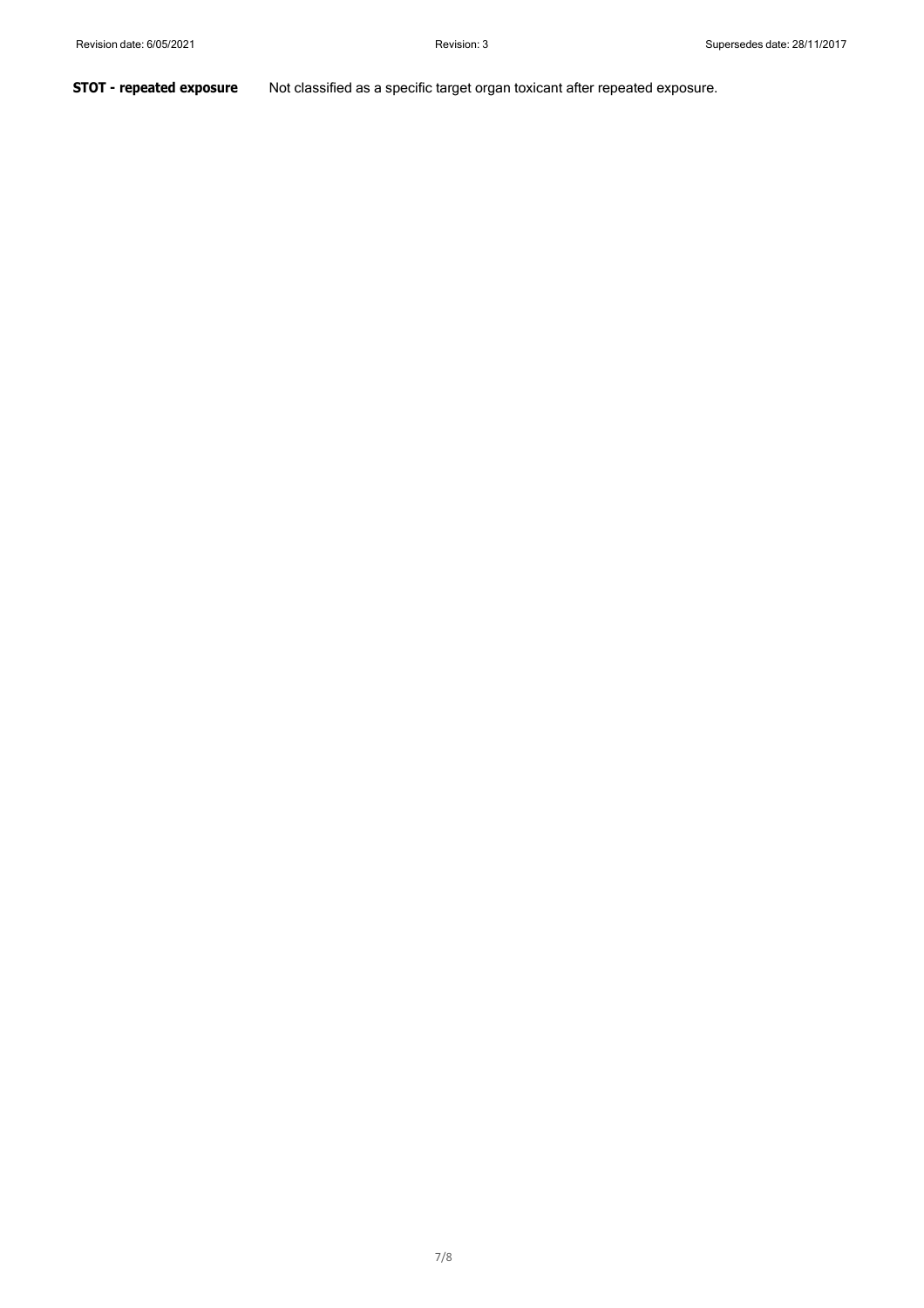| <b>Aspiration hazard</b><br><b>Aspiration hazard</b> | Based on available data the classification criteria are not met.                                                                                                                                                                                                                                                                                                                                                                                                                                                          |
|------------------------------------------------------|---------------------------------------------------------------------------------------------------------------------------------------------------------------------------------------------------------------------------------------------------------------------------------------------------------------------------------------------------------------------------------------------------------------------------------------------------------------------------------------------------------------------------|
| <b>General information</b>                           | The severity of the symptoms described will vary dependent on the concentration and the<br>length of exposure.                                                                                                                                                                                                                                                                                                                                                                                                            |
| <b>Inhalation</b>                                    | A single exposure may cause the following adverse effects: Headache. Nausea, vomiting.<br>Central nervous system depression. Drowsiness, dizziness, disorientation, vertigo. Narcotic<br>effect.                                                                                                                                                                                                                                                                                                                          |
| <b>Ingestion</b>                                     | No specific symptoms known.                                                                                                                                                                                                                                                                                                                                                                                                                                                                                               |
| <b>Skin Contact</b>                                  | No specific symptoms known.                                                                                                                                                                                                                                                                                                                                                                                                                                                                                               |
| Eye contact                                          | Irritating to eyes.                                                                                                                                                                                                                                                                                                                                                                                                                                                                                                       |
| <b>Route of exposure</b>                             | Ingestion Inhalation Skin and/or eye contact                                                                                                                                                                                                                                                                                                                                                                                                                                                                              |
| <b>Target Organs</b>                                 | Central nervous system                                                                                                                                                                                                                                                                                                                                                                                                                                                                                                    |
| <b>SECTION 12: Ecological information</b>            |                                                                                                                                                                                                                                                                                                                                                                                                                                                                                                                           |
| <b>Ecotoxicity</b>                                   | Not regarded as dangerous for the environment. However, large or frequent spills may have<br>hazardous effects on the environment.                                                                                                                                                                                                                                                                                                                                                                                        |
| <b>Toxicity</b>                                      | Based on available data the classification criteria are not met.                                                                                                                                                                                                                                                                                                                                                                                                                                                          |
| Persistence and degradability                        |                                                                                                                                                                                                                                                                                                                                                                                                                                                                                                                           |
|                                                      | Persistence and degradability The degradability of the product is not known.                                                                                                                                                                                                                                                                                                                                                                                                                                              |
| <b>Bioaccumulative potential</b>                     |                                                                                                                                                                                                                                                                                                                                                                                                                                                                                                                           |
| <b>Bioaccumulative Potential</b>                     | No data available on bioaccumulation.                                                                                                                                                                                                                                                                                                                                                                                                                                                                                     |
| <b>Mobility in soil</b>                              |                                                                                                                                                                                                                                                                                                                                                                                                                                                                                                                           |
| <b>Mobility</b>                                      | No data available.                                                                                                                                                                                                                                                                                                                                                                                                                                                                                                        |
| Other adverse effects                                |                                                                                                                                                                                                                                                                                                                                                                                                                                                                                                                           |
| <b>Other adverse effects</b>                         | None known.                                                                                                                                                                                                                                                                                                                                                                                                                                                                                                               |
| <b>SECTION 13: Disposal considerations</b>           |                                                                                                                                                                                                                                                                                                                                                                                                                                                                                                                           |
| <b>Waste treatment methods</b>                       |                                                                                                                                                                                                                                                                                                                                                                                                                                                                                                                           |
| <b>General information</b>                           | The generation of waste should be minimised or avoided wherever possible. Reuse or recycle<br>products wherever possible. This material and its container must be disposed of in a safe<br>way. When handling waste, the safety precautions applying to handling of the product should<br>be considered. Care should be taken when handling emptied containers that have not been<br>thoroughly cleaned or rinsed out. Empty containers or liners may retain some product<br>residues and hence be potentially hazardous. |
| <b>Disposal methods</b>                              | Dispose of waste via a licensed waste disposal contractor.                                                                                                                                                                                                                                                                                                                                                                                                                                                                |
| <b>SECTION 14: Transport information</b>             |                                                                                                                                                                                                                                                                                                                                                                                                                                                                                                                           |
| General                                              | The product is not covered by international regulations on the transport of dangerous goods<br>(IMDG, IATA, ADG).                                                                                                                                                                                                                                                                                                                                                                                                         |
| <b>UN number</b>                                     |                                                                                                                                                                                                                                                                                                                                                                                                                                                                                                                           |

# Not applicable.